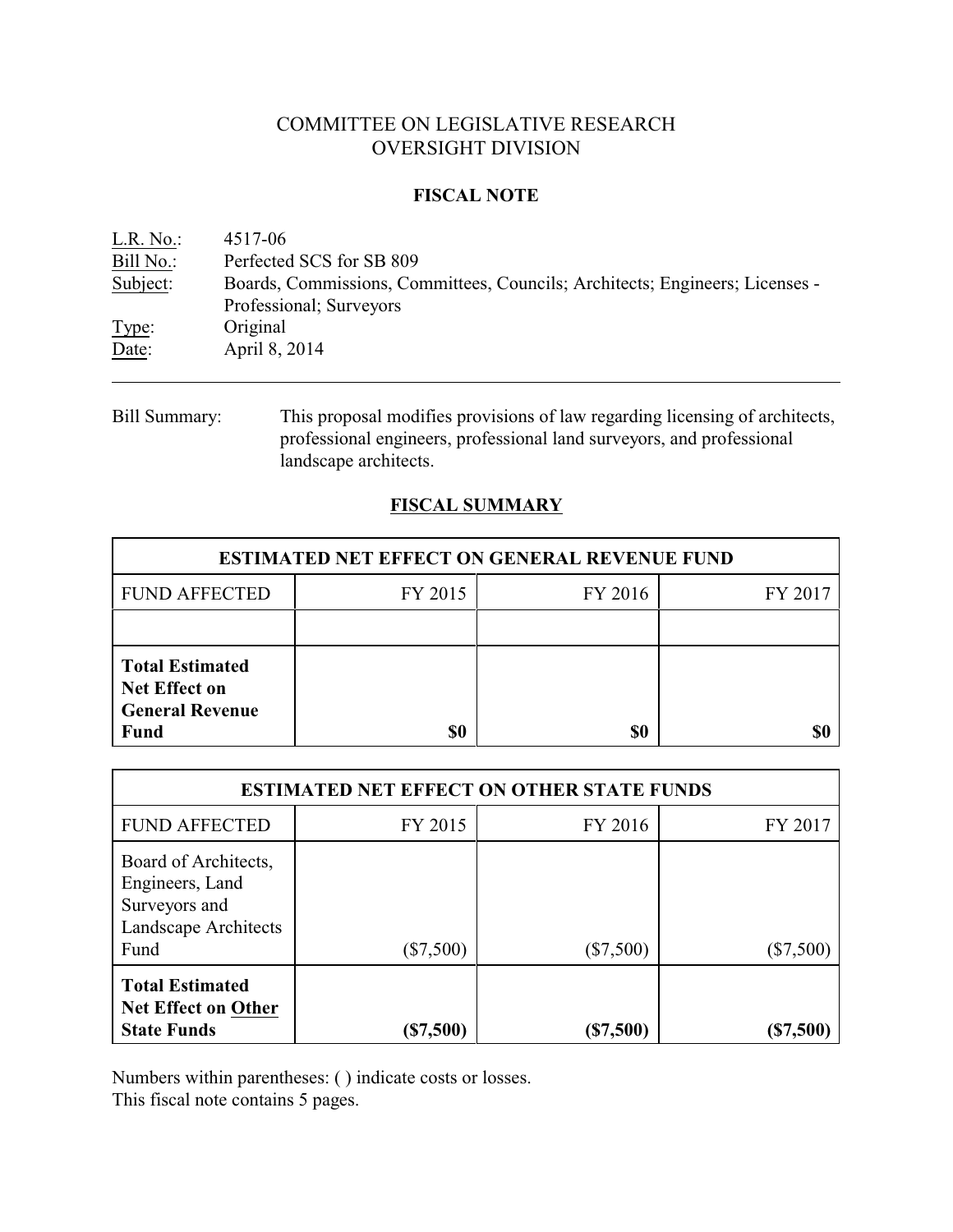L.R. No. 4517-06 Bill No. Perfected SCS for SB 809 Page 2 of 5 April 8, 2014

| <b>ESTIMATED NET EFFECT ON FEDERAL FUNDS</b>                        |         |         |         |  |
|---------------------------------------------------------------------|---------|---------|---------|--|
| <b>FUND AFFECTED</b>                                                | FY 2015 | FY 2016 | FY 2017 |  |
|                                                                     |         |         |         |  |
|                                                                     |         |         |         |  |
| <b>Total Estimated</b><br>Net Effect on All<br><b>Federal Funds</b> | \$0     | \$0     |         |  |

| <b>ESTIMATED NET EFFECT ON FULL TIME EQUIVALENT (FTE)</b>    |         |         |         |  |
|--------------------------------------------------------------|---------|---------|---------|--|
| <b>FUND AFFECTED</b>                                         | FY 2015 | FY 2016 | FY 2017 |  |
|                                                              |         |         |         |  |
|                                                              |         |         |         |  |
| <b>Total Estimated</b><br><b>Net Effect on</b><br><b>FTE</b> |         |         |         |  |

 $\Box$  Estimated Total Net Effect on All funds expected to exceed \$100,000 savings or (cost).

 $\Box$  Estimated Net Effect on General Revenue Fund expected to exceed \$100,000 (cost).

| <b>ESTIMATED NET EFFECT ON LOCAL FUNDS</b> |         |         |       |
|--------------------------------------------|---------|---------|-------|
| FUND AFFECTED                              | FY 2015 | FY 2016 | FY 20 |
| <b>Local Government</b>                    | \$0     | \$0     | \$(   |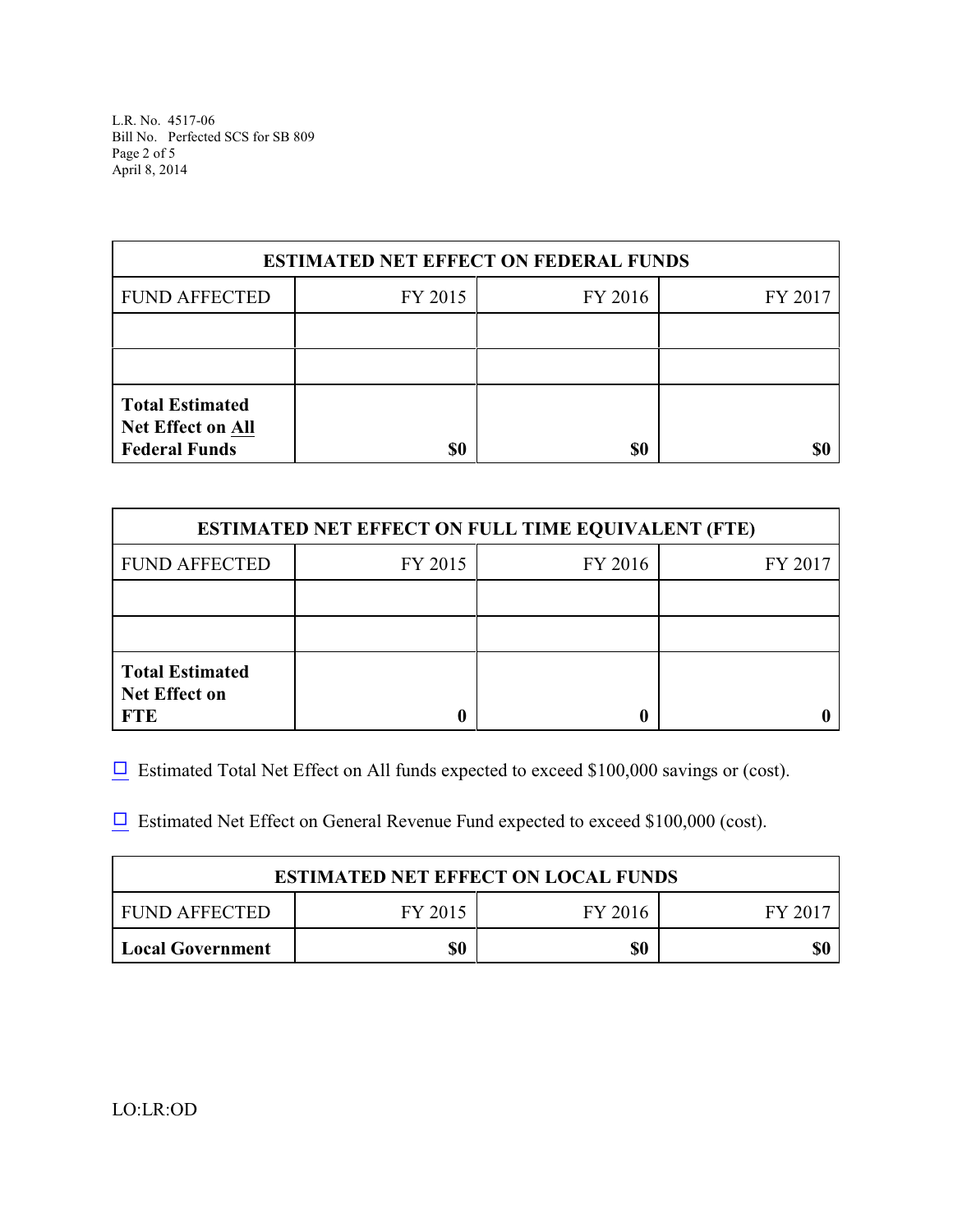L.R. No. 4517-06 Bill No. Perfected SCS for SB 809 Page 3 of 5 April 8, 2014

### **FISCAL ANALYSIS**

#### ASSUMPTION

Officials from the **Department of Insurance, Financial Institutions and Professional Registration** assume that this legislation increases the per diem for board members on the Board of Architects, Engineers, Land Surveyors and Landscaped Architects by \$25 for each day devoted to the affairs of the board. With the per diem increase, the board will incur increased personal services expenses. The board meets in person, for two days at minimum, four times per year or 8 working days per year. Prior to each board meeting, agendas and supporting documents are sent to each board member to review, which takes 10 hours on average per meeting. With four meetings a year, this equates to an additional 5 working days a year. They also send electronically, a weekly packet of board materials to the board members every Friday for their review taking one hour on average, 7 working days per year. The total number of working days per year calculated per board members is 20 days. There are 15 members currently serving on the Board of Architects, Engineers, Land Surveyors and Landscaped Architects. This will increase the board costs by \$7,500, annually (15 Members X 20 Days X \$25).

Officials from the **Department of Natural Resources (DNR)** state that the department's Missouri Geological Survey assume Section 327.272.3 would give professional land surveyors responsible charge of all surveys, maps, drawings, and other work products that can affect public health, safety, and welfare. The interpretation of this language is critical to understanding the fiscal impact this bill could impose. If it is interpreted as giving professional land surveyors sole responsible charge of all surveys, maps, drawings, and other work products created by anyone, the fiscal impact could be large. Any surveys, maps or drawings that are developed for any reason would require a professional land surveyor review. It is difficult to determine how far reaching the implications of such an interpretation might be. Additionally, the ambiguity of interpreting what "other work products" entails contributes to difficulty in estimating fiscal impact.

If this section is interpreted to mean that professional land surveyors are in responsible charge of only surveys, maps, drawings, and other work products that they create, we would expect no fiscal impact.

**Oversight** assumes that the scope of practice of professional land surveyors would not include DNR work products.

LO:LR:OD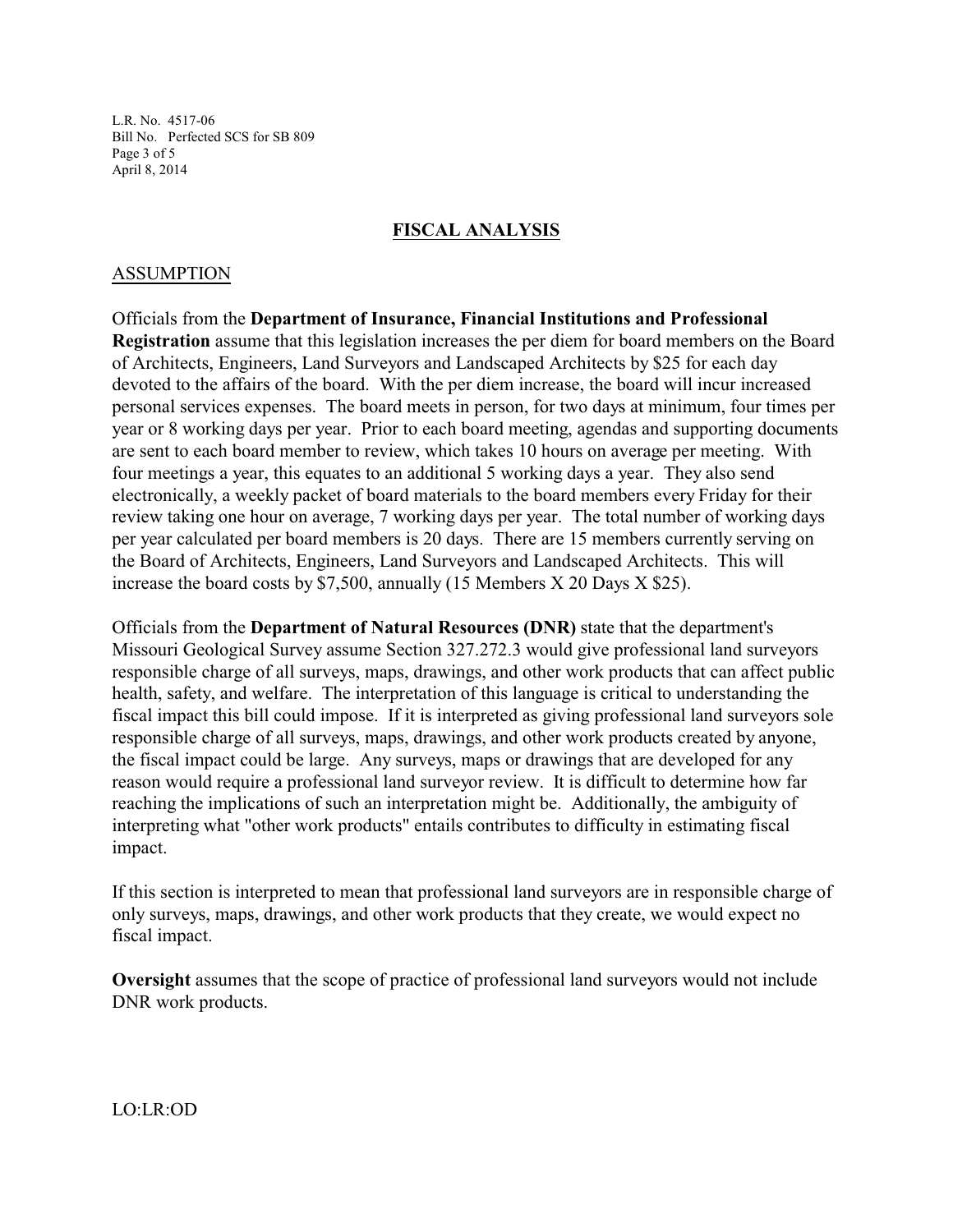| L.R. No. 4517-06<br>Bill No. Perfected SCS for SB 809<br>Page 4 of 5<br>April 8, 2014                                                                 |                               |             |             |
|-------------------------------------------------------------------------------------------------------------------------------------------------------|-------------------------------|-------------|-------------|
| FISCAL IMPACT - State Government<br><b>BOARD OF ARCHITECTS,</b><br><b>ENGINEERS, LAND SURVEYORS</b><br><b>AND LANDSCAPE ARCHITECTS</b><br><b>FUND</b> | FY 2015<br>$(10 \text{ Mo.})$ | FY 2016     | FY 2017     |
| Costs - Per Diem Increase for Board<br>Members                                                                                                        | $(\$7,500)$                   | $(\$7,500)$ | $(\$7,500)$ |
| <b>ESTIMATED NET EFFECT ON</b><br><b>BOARD OF ARCHITECTS,</b><br><b>ENGINEERS, LAND SURVEYORS</b><br><b>AND LANDSCAPE ARCHITECTS</b><br><b>FUND</b>   | ( \$7,500)                    | ( \$7,500)  | ( \$7,500)  |
| FISCAL IMPACT - Local Government                                                                                                                      | FY 2015<br>$(10 \text{ Mo.})$ | FY 2016     | FY 2017     |
|                                                                                                                                                       | <u>\$0</u>                    | \$0         | <u>\$0</u>  |

## FISCAL IMPACT - Small Business

No direct fiscal impact to small businesses would be expected as a result of this proposal.

#### FISCAL DESCRIPTION

This proposal modifies various provisions of law regarding licensing of architects, professional engineers, professional land surveyors, and professional landscape architects.

This legislation is not federally mandated, would not duplicate any other program and would not require additional capital improvements or rental space.